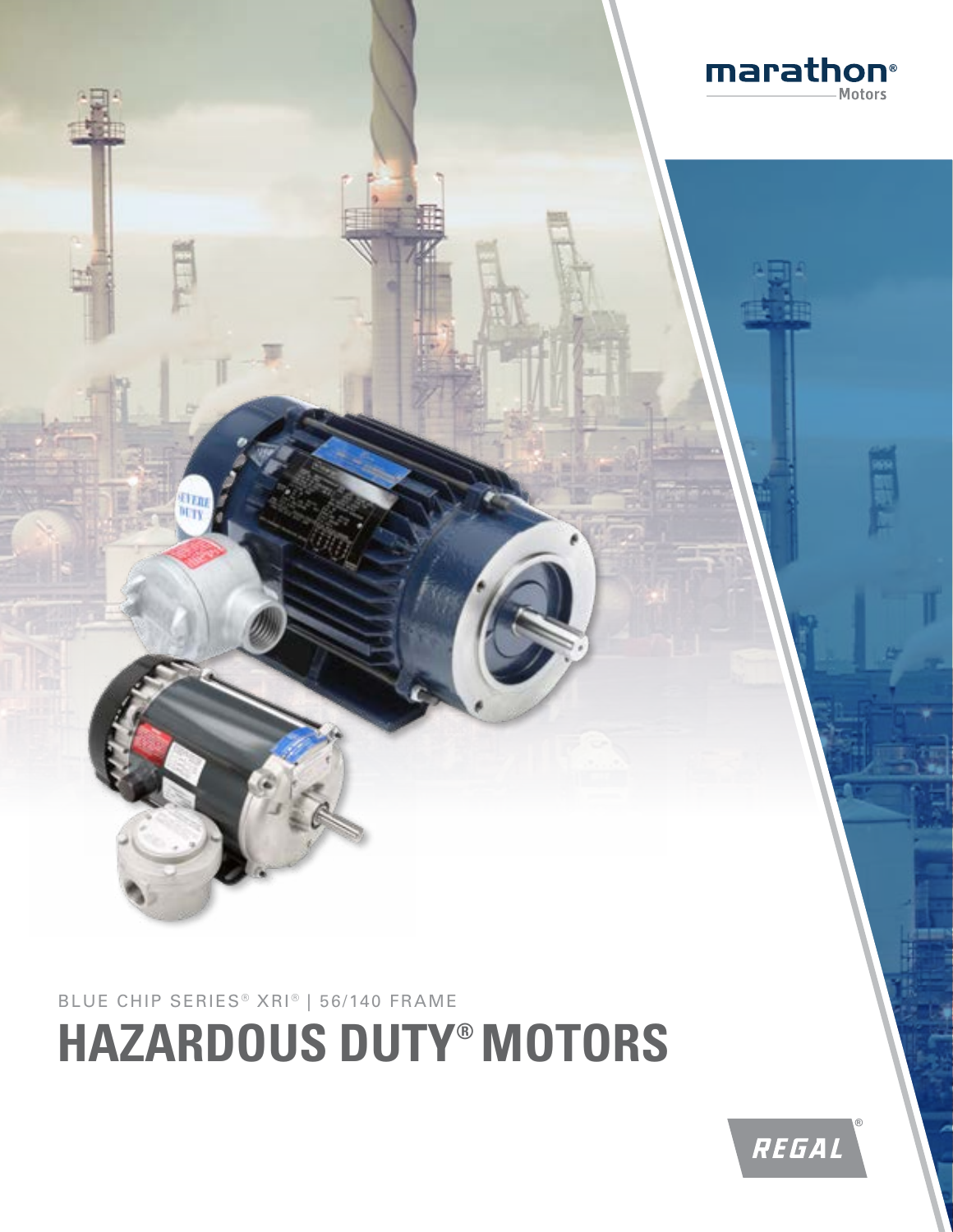# **HAZARDOUS DUTY® DIVISION 1**

EXPLOSION PROOF MOTOR

Regal has been a pacesetter in the design and production of explosion proof motors for over 50 years. Our Hazardous Duty® family of motor products continues to lead the motor industry in efficiencies and performance in the toughest of industrial applications.

Each Marathon® motor is a combination of features and materials carefully engineered to provide a reliable, efficient, and long lasting motor. Our Blue Chip Series® XRI® Severe Duty explosion proof motor incorporates all cast iron construction for extreme environments, while our rolled steel 56/140 motors are lightweight and durable. These motors are suitable for use on fans, blowers, pumps and compressors that require an explosion proof rating.

Additional designs and mounting configurations are available.



**56 frame rolled steel C-Face Footed**



**56 frame rolled steel C-Face Footless** 



**Cast iron C-Face Footed** 



**Cast iron C-Face Footless**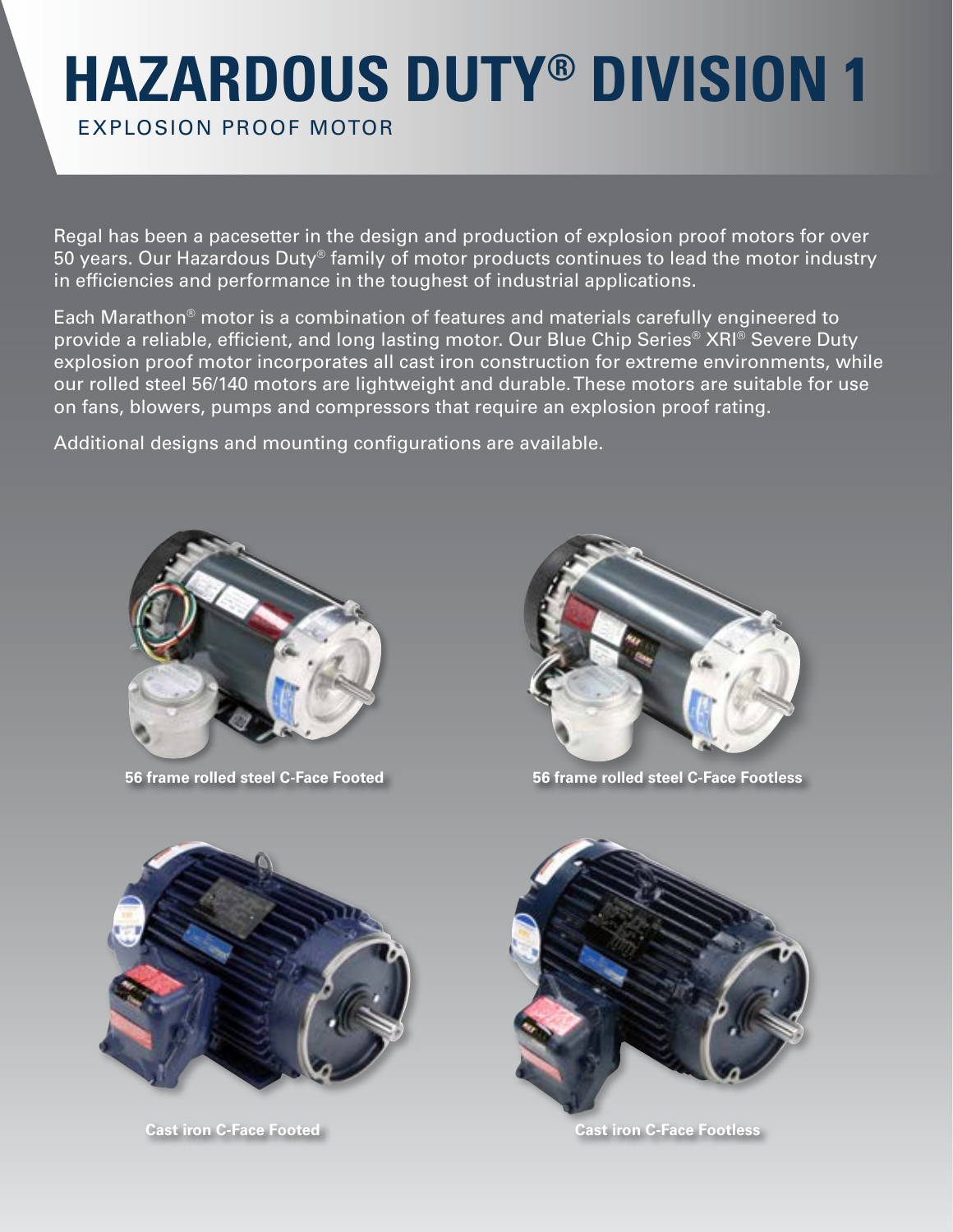## **BLUE CHIP SERIES® XRI®**

SEVERE DUTY EXPLOSION PROOF MOTOR

Marathon® Blue Chip Series XRI® Severe Duty explosion proof motors meet or exceed NEMA Premium®\* efficiency levels when high performance counts. The Blue Chip Series XRI motor boasts one of the highest overall efficiency levels and offers features that perform in the most extreme environments.

A full Class F insulation system with a low Class B temperature rise substantially improves both insulation and lubrication life.

#### **FEATURES**

- **• Construction** Cast iron frame, end brackets, and fan cover, epoxy coating on external surfaces; brass drain and breather
- Epoxy paint for extreme environments where contaminants may cause premature motor failure.
	- **• IP54** Enclosure protection against dust and water
		- **• Max Guard® Motor Insulation System** Class F with Class B temperature rise at 1.0 service factor
		- **• Bearing System** Oversized bearings with bearing caps, L -10 life of 100,000 hours for direct coupled loads
		- **• Hardware** Zinc dichromate hardware
		- 100% copper windings with low loss steel laminations
		- **• Inverter Rated** Variable and constant torque rated
		- **BCP™ Bearing Current Protection** Mounted internally







\*NEMA Premium is the trademarks of the National Electrical Manufacturers Association and is not owned or controlled by Regal Beloit Corporation.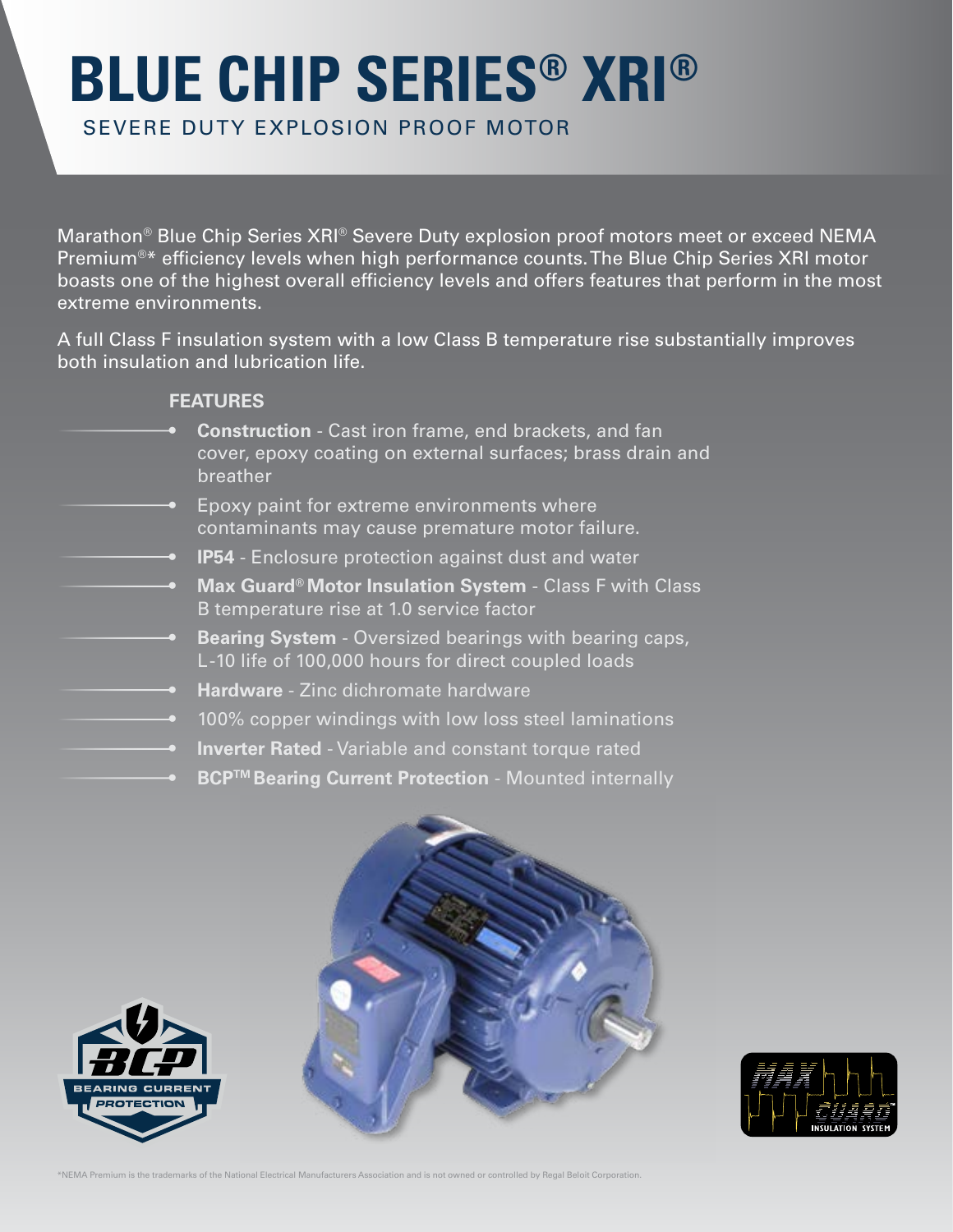### **56/140 FRAME** EXPLOSION PROOF MOTOR

Marathon® 56/140 frame explosion proof motors are designed and built tough for a variety of hazardous locations: petroleum refineries, chemical processing plants and granaries to name a few.

Our 56/140 frame explosion proof motors are available in single and three phase and from 1/12 through 2 horsepower in Class I Groups C & D, Class II Groups F & G (Group E available on 143-145 frame). Mounting configurations include: rigid base, C-Face Footless, C-Face Footed, resilient and through-bolt designs.

### **FEATURES**

- Construction Rolled steel frame, end brackets
- Corrosion resistant polypropylene fan and fan cover are nonsparking
- Powder paint for extreme environments
- Explosion proof conduit box included
- Thermostat or automatic thermal protection
- Double sealed ball bearings
- Meets UL<sup>\*</sup> temperature code T3B
	- Full class F insulation system with low Class B temperature rises, substantially improves both insulation and lubrication life.

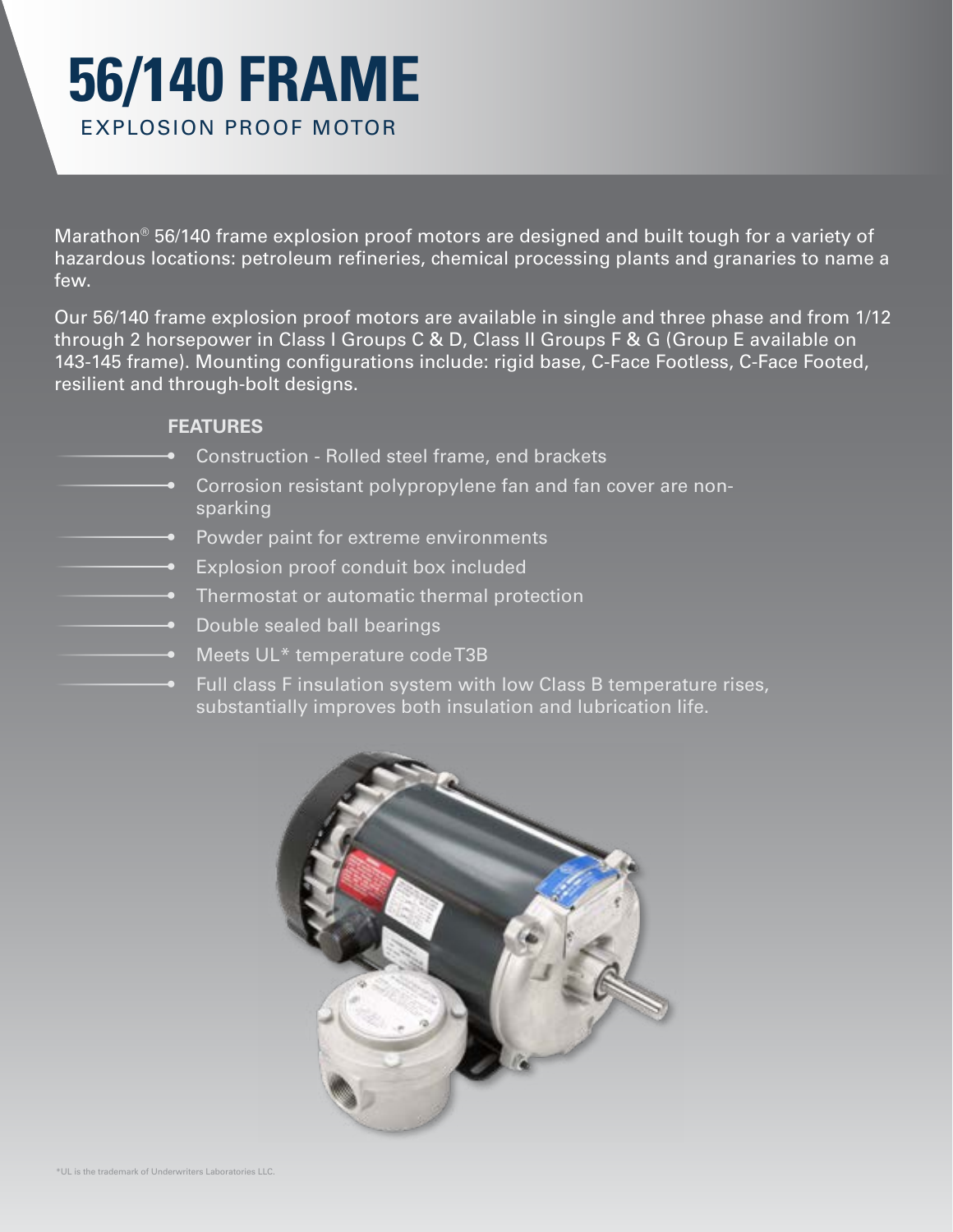### **QUALITY MOTORS THAT RUN IN THE TOUGHEST APPLICATIONS:**



| <b>Specifications</b>                           | <b>Hazardous Duty<sup>®</sup> Motor Features</b>                   | <b>XRI® Severe</b><br><b>Duty</b> | <b>Severe Duty</b> |
|-------------------------------------------------|--------------------------------------------------------------------|-----------------------------------|--------------------|
| <b>Frame Material</b>                           | Cast Iron (143 - 449)                                              |                                   |                    |
|                                                 | Rolled Steel (48 - 145)                                            |                                   | $\bullet$          |
| <b>Enclosures</b>                               | Explosion proof - Fan cooled or Non Vent                           | $\bullet$                         |                    |
| <b>Division 1 Area</b><br><b>Classification</b> | Class I Groups C & D, Class II Groups F & G                        |                                   |                    |
| <b>Temperature Code</b>                         | T <sub>3</sub> B                                                   | $\bullet$                         | $\bullet$          |
| Fan (External)                                  | Conductive polypropylene                                           |                                   | ٠                  |
| <b>Fan Guard</b>                                | Plastic on 48-56, rolled steel on 143T-145T frame                  |                                   | $\bullet$          |
|                                                 | Cast iron on 182T-449T frame                                       | $\bullet$                         |                    |
| <b>Conduit Box</b>                              | Cast iron, rotable to accept conduit from any side                 | $\bullet$                         | $\bullet$          |
| <b>Bearing</b><br><b>Protection</b>             | <b>BCP™ Bearing Current Protection</b>                             |                                   |                    |
| <b>Bearings &amp;</b>                           | Shielded ball bearings, C-3 fit with premium grease rated          |                                   |                    |
| Lubrication                                     | (-30 Deg.C to +150 Deg. C)                                         |                                   |                    |
| <b>Bearing Caps</b>                             | Cast iron 213T-449T frame                                          | $\bullet$                         |                    |
| <b>Bearing Lock</b>                             | C-face motor 48 - 256TC frame                                      | ٠                                 | ٠                  |
| <b>Drains</b>                                   | Corrision resistent brass drain & breather                         | $\bullet$                         |                    |
| <b>Slinger</b>                                  | Molded neoprene slinger on shaft end                               | $\bullet$                         | $\bullet$          |
| <b>Voltage</b>                                  | 230/460 volt through 100 HP, 460 Volt 125 HP & above               |                                   | $\bullet$          |
|                                                 | 575 volt available                                                 | $\bullet$                         |                    |
| Leads                                           | Lead lugs standard 364T frame & larger                             | $\bullet$                         |                    |
|                                                 | Permanently marked leads with lead separator                       | $\bullet$                         | ٠                  |
| <b>Service Factor</b>                           | 1.15 on sinewave, 1.0 on VFD power                                 | $\bullet$                         |                    |
|                                                 | 1.0 on sinewave (1.0 on VFD as noted)                              |                                   | $\bullet$          |
| <b>Insulation</b>                               | MAX GUARD® Class F insulation system                               | $\bullet$                         |                    |
|                                                 | Corona resistant magnet wire                                       |                                   | $\bullet$          |
| <b>Nameplate</b>                                | Stainless steel, includes NEMA®* nominal efficiency & power factor | $\bullet$                         | $\bullet$          |
| <b>Agency Listings</b>                          | CSA certified under file nos. LR47504 and LR21839                  | $\bullet$                         |                    |
|                                                 | UL listed under file no. E12044                                    |                                   |                    |
| <b>Epoxy Finish</b>                             | Internal corrosion resistent epoxy                                 | $\bullet$                         |                    |
| Paint                                           | Powder paint on 48-145T                                            | $\bullet$                         | $\bullet$          |
|                                                 | Epoxy paint over primer on 182T-449T                               | $\bullet$                         |                    |
| <b>Ground</b>                                   | Ground lug provision in conduit box (182T & larger)                | $\bullet$                         |                    |
| <b>Balance</b>                                  | Special balance maximum .08 in/sec.                                | $\bullet$                         |                    |
| <b>Inverter Rated</b>                           | Nameplated 10:1 Variable torque/ up to 10:1 Constant torque        |                                   |                    |
|                                                 | (see product catalog or website for specific rating)               |                                   |                    |
| Warranty                                        | First of 24 mo. from date of first use / 30 mo. From date of mfg.  |                                   | $\bullet$          |
|                                                 | First of 36 mo. from date of first use / 42 mo. From date of mfg.  | $\bullet$                         |                    |
| <b>Motor Testing</b>                            | Actual test data supplied with each motor                          | $\bullet$                         |                    |

\*NEMA and NEMA Premium are the trademarks of the National Electrical Manufacturers Association; EASA is believed to be a trademark or trade name of Electrical Apparatus Service Association, Inc.; PTDA is<br>believed to be a t UL is the trademark of Underwriters Laboratories LLC.